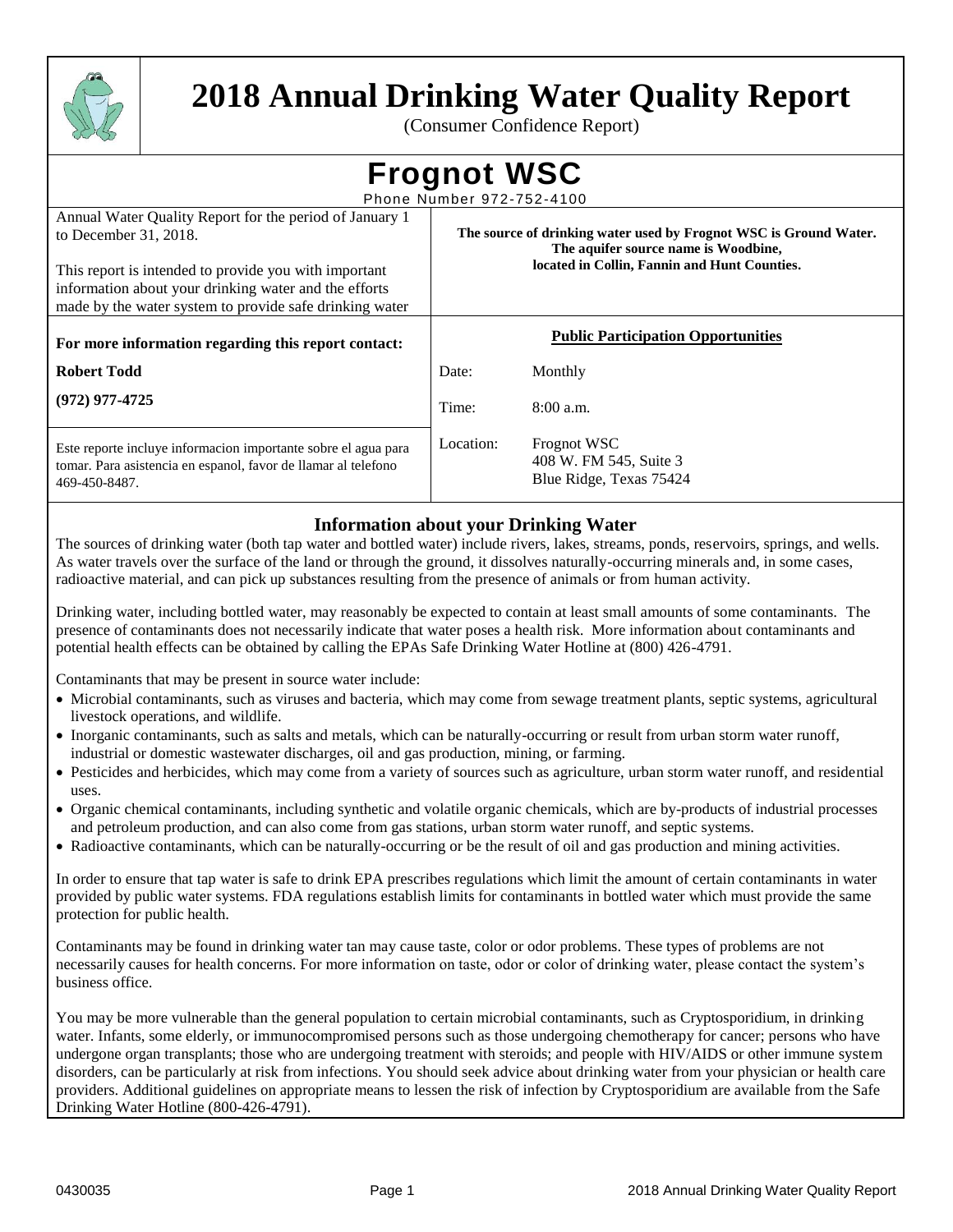If present, elevated levels of lead can cause serious health problems, especially for pregnant women and young children. Lead in drinking water is primarily from materials and components associated with service lines and home plumbing. We are responsible for providing high quality drinking water, but we cannot control the variety of materials used in plumbing components. When your water has been sitting for several hours, you can minimize the potential for lead exposure by flushing your tap for 30 seconds to 2 minutes before using water for drinking or cooking. If you are concerned about lead in your water, you may wish to have your water tested. Information on lead in drinking water, testing methods, and steps you can take to minimize exposure is available from the Safe Drinking Water Hotline or at http://www.epa.gov/safewater/lead.

#### **Information about Source Water**

TCEQ completed an assessment of your source water, and results indicate that some of your sources are susceptible to certain contaminants. The sampling requirements for your water system is based on this susceptibility and previous sample data. Any detections of these contaminants may be found in this Consumer Confidence Report. For more information on source water assessments and protection efforts at our system, contact Robert Todd, (972) 977-4725.

For more information about your sources of water, please refer to the Source Water Assessment Viewer available at the following URL:<http://www.tceq.texas.gov/gis/swaview>

Further details about sources and source water assessments are available in Drinking Water Watch at the following URL: <http://dww2.tceq.texas.gov/DWW/>

| <b>Source Water Name</b> |                        | <b>Type of Water</b> | <b>Report Status</b> | Location   |  |
|--------------------------|------------------------|----------------------|----------------------|------------|--|
| CR 670 / FM 981          | 3.6 MI E of Blue Ridge | GW                   |                      | Water Well |  |
| Hwy 78 / CR 578          | Hwy 78 / CR 578        | GW                   |                      | Water Well |  |
| CR 825                   | CR 825                 | ЭW                   |                      | Water Well |  |

#### **Definitions and Abbreviations**

| Definitions:                     | The following tables contain scientific terms and measures, some of which may require explanation.   |
|----------------------------------|------------------------------------------------------------------------------------------------------|
| Action Level:                    | The concentration of a contaminant which, if exceeded, triggers treatment or other requirements      |
|                                  | which a water system must follow.                                                                    |
| Action Level Goal (ALG):         | The level of a contaminant in drinking water below which there is no known or expected risk to       |
|                                  | health. ALGs allow for a margin of safety.                                                           |
| Avg                              | Regulatory compliance with some MCLs are based on running annual average of monthly samples          |
| Level 1 Assessment               | A Level 1 assessment is a study of the water system to identify potential problems and determine (if |
|                                  | possible) why total coliform bacteria have been found in our water system.                           |
| Level 2 Assessment               | A Level 2 assessment is a very detailed study of the water system to identify potential problems and |
|                                  | determine (if possible) why an E. coli MCL violation has occurred and/or why total coliform          |
|                                  | bacteria have been found in our water system on multiple occasions.                                  |
| Maximum Contaminant Level        | The highest level of a contaminant that is allowed in drinking water. MCLs are set as close to the   |
| or MCL                           | MCLGs as feasible using the best available treatment technology.                                     |
| Maximum Contaminant Level        | The level of a contaminant in drinking water below which there is no known or expected risk to       |
| Goal or MCLG                     | health. MCLGs allow for a margin of safety.                                                          |
| Maximum residual disinfectant    | The highest level of a disinfectant allowed in drinking water. There is convincing evidence that     |
| level MRDL                       | addition of a disinfectant is necessary for control of microbial contaminants.                       |
| Maximum residual disinfectant    | The level of a drinking water disinfectant below which there is no known or expected risk to health. |
| level goal or MRDLG              | MRDLGs do not reflect the benefits of the use of disinfectants to control microbial contaminants.    |
| <b>MFL</b>                       | Million fibers per liter (a measure of asbestos)                                                     |
| mrem                             | Millirems per year (a measure of radiation absorbed by the body)                                     |
| na                               | Not applicable                                                                                       |
| <b>NTU</b>                       | Nephelometric turbidity units (a measure of turbidity)                                               |
| pCi/L                            | Picocuries per liter (a measure of radioactivity)                                                    |
| ppb                              | Micrograms per liter or parts per billion – or one ounce in $7,350,000$ gallons of water             |
| ppm                              | Milligrams per liter or parts per million – or one ounce in $7,350$ gallons of water                 |
| ppq                              | Parts per quadrillion, or pictograms per liter (pg/L)                                                |
| ppt                              | Parts per trillion, or nanograms per liter (ng/L)                                                    |
| <b>Treatment Technique or TT</b> | A required process intended to reduce the level of a contaminant in drinking water.                  |